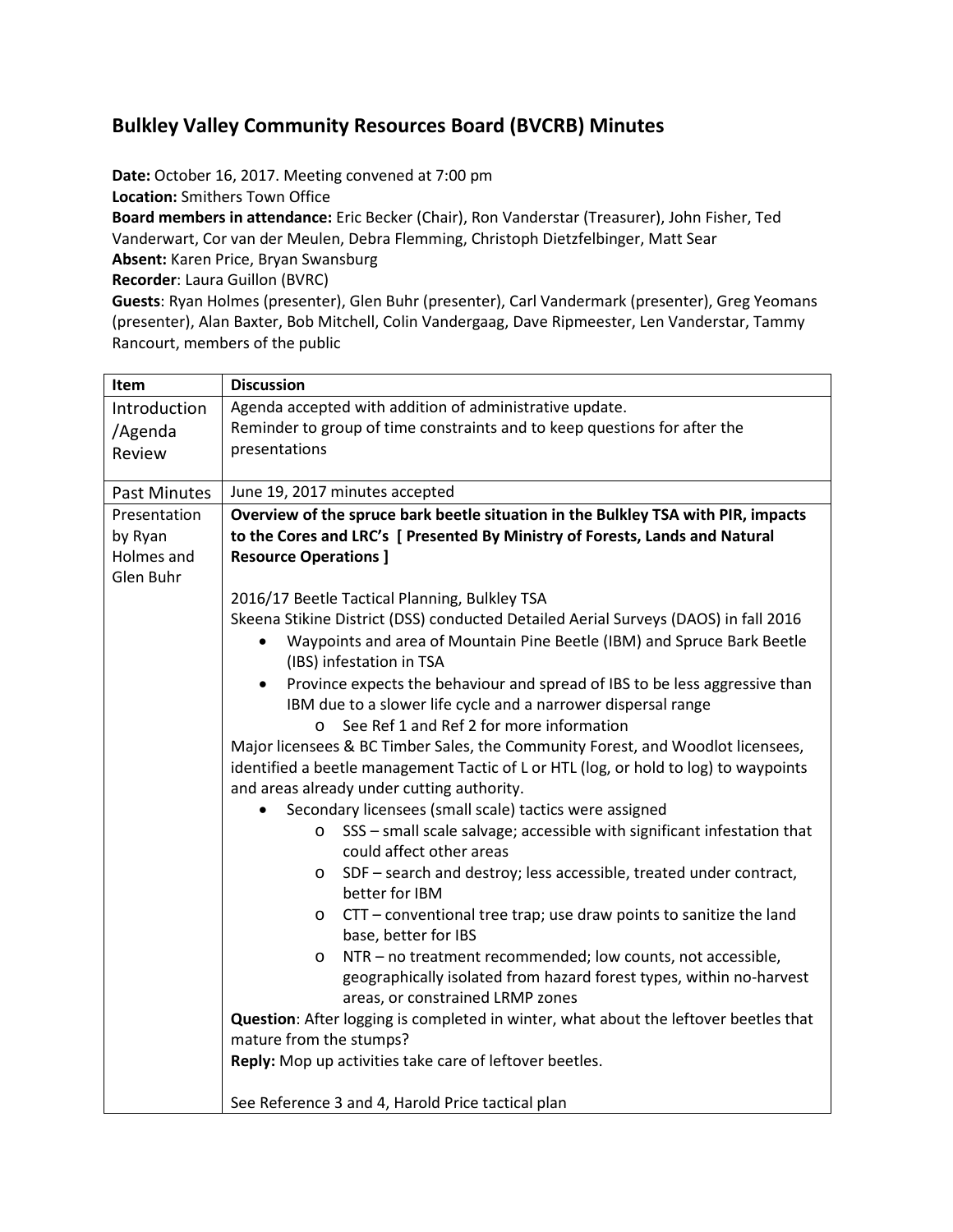**Question:** How are infestations in a landscape riparian area managed? To FSP Constraints – depends on licensee

The BBTP is the first plan developed since the IBM and contains three main elements:

- Operating Area Maps
	- o See Reference 6 "Harold Price North Operating Area" Map
- IBS and IBM Tactics Tabular Summaries
- Annual report of successful Tactics implementation

**Question:** How successful was the IBM program? **Reply:** There were many successful treatments of identified points and beetle management unit objectives were met for suppression up until 2008/09, at which point the IBM spread.

The advantage of the Bulkley TSA is there are very mixed stands.

### **PIR Operational Beetle Stewardship 2017 [ Presented By PIR]**

Reminder: PIR operates in both Bulkley and Morice TSAs

The height of awareness of Spruce Bark Beetle occurred in the Spring of 2016.

- A large blow down event was observed in April across the northern areas of the Bulkley and Morice TSA's
- One patch along Babine Lake was much larger than anticipated, which caused issues with Visual Quality
- One blow down area was as large as ~45 hectares and contained mostly Spruce
- Spruce beetle infestation was found and led to action
- A fringe of disease was found along the edge of the blown down area o when salvaging, the fringe trees were taken as well

Spruce Beetle Trap Trees: absorb population, suck out of an area (used for mop up as well)

- IBS prefers down trees; 10-20x more beetles found in a down tree than a standing tree;
- Trap Trees emulate a blow down tree
- Placed in shade
- Lay down 15-40 trees in Spring before beetle flight, haul and mill after flight and prior to next flight
- ~1400 trap trees in 61 sites: Tanglechain, Morrison, 4000 road, 418 road, Harold Price

#### Funnel traps

- To monitor populations and flight timing
- 20 set up in chart areas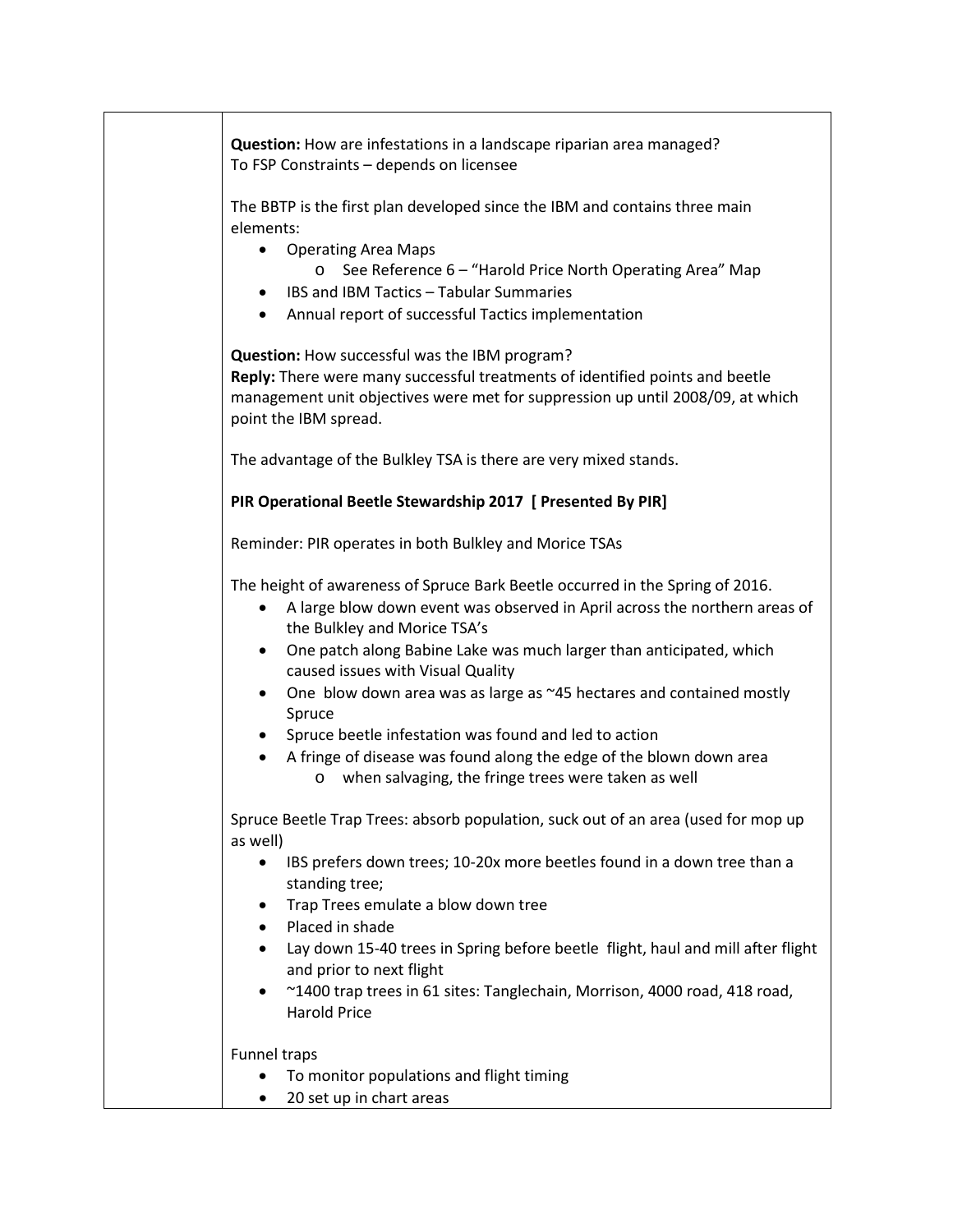| Use Spruce tree and Spruce beetle pheromones<br>٠<br>Traps placed in the PIR log yard caught little to no beetles ensuring nothing<br>٠<br>is coming out of the log yard                                                                                                                                                                                                                                                                                                                                                                  |
|-------------------------------------------------------------------------------------------------------------------------------------------------------------------------------------------------------------------------------------------------------------------------------------------------------------------------------------------------------------------------------------------------------------------------------------------------------------------------------------------------------------------------------------------|
| Blowdown/salvage permits (100,000 m3)<br>Mainly blowdown<br>Cutting Permit 695- Bulkley<br>$\bullet$<br>• Cutting Permit 895- Morice (Tanglechain)<br>Cutting Permit 896- Morice (Morrison)<br>$\bullet$                                                                                                                                                                                                                                                                                                                                  |
| Post-harvest condition after blowdown clearing<br>Lots of breakage from blowdown, large stumps<br>Shattered trees<br>$\bullet$<br>Tangled, more breakage than normal<br>$\bullet$                                                                                                                                                                                                                                                                                                                                                         |
| Riparian reserves (3-20 m from stream)<br>In blow down blocks PIR didn't harvest any reserves,<br>Nothing harvested that would further compromise stream beds/banks<br>$\bullet$                                                                                                                                                                                                                                                                                                                                                          |
| Cultural heritage assessments cannot be done in blowdown; discussed with<br>archeologist branch; instead PIR is doing post-harvest assessments on blocks                                                                                                                                                                                                                                                                                                                                                                                  |
| Visual Quality in the block along Babine Lake. Not much opportunity for retention<br>(trees half falling over already, not safe to keep)                                                                                                                                                                                                                                                                                                                                                                                                  |
| Upcoming Harold Price cutting permit: focusing on blocks with high amounts of<br>Spruce Beetle<br>Is a Sawlog Permit" as opposed to "marginal sawlog" see Bulkley AAC<br>$\bullet$<br>Rationale.<br>Three beetle in permit (Balsam, Spruce, Pine)<br>$\bullet$<br>Multiple year blow downs<br>$\bullet$<br>Need to do large scale salvage<br>$\bullet$                                                                                                                                                                                    |
| A discussion is needed on how to balance beetle control and other concerns<br>Larger cut blocks and remove infestation but have compromised<br>٠<br>connectivity<br>Smaller block sizes and let infestation carry on, keep connectivity within<br>$\bullet$<br>corridors. The infestation is with Landscape corridors, and core ecosystems.<br>If the infestations are left in these areas, they can grow beetle to attack<br>٠<br>surrounding timber<br>You may not be able meet constraints AND deal with the forest health issue.<br>٠ |
| Would like to discuss constrained areas within the LRMP with the CRB                                                                                                                                                                                                                                                                                                                                                                                                                                                                      |
| Comment from audience: beetles are endemic and have been around a long time;<br>sceptical of repeating alarmism from IBM when actions didn't have much positive<br>effect.                                                                                                                                                                                                                                                                                                                                                                |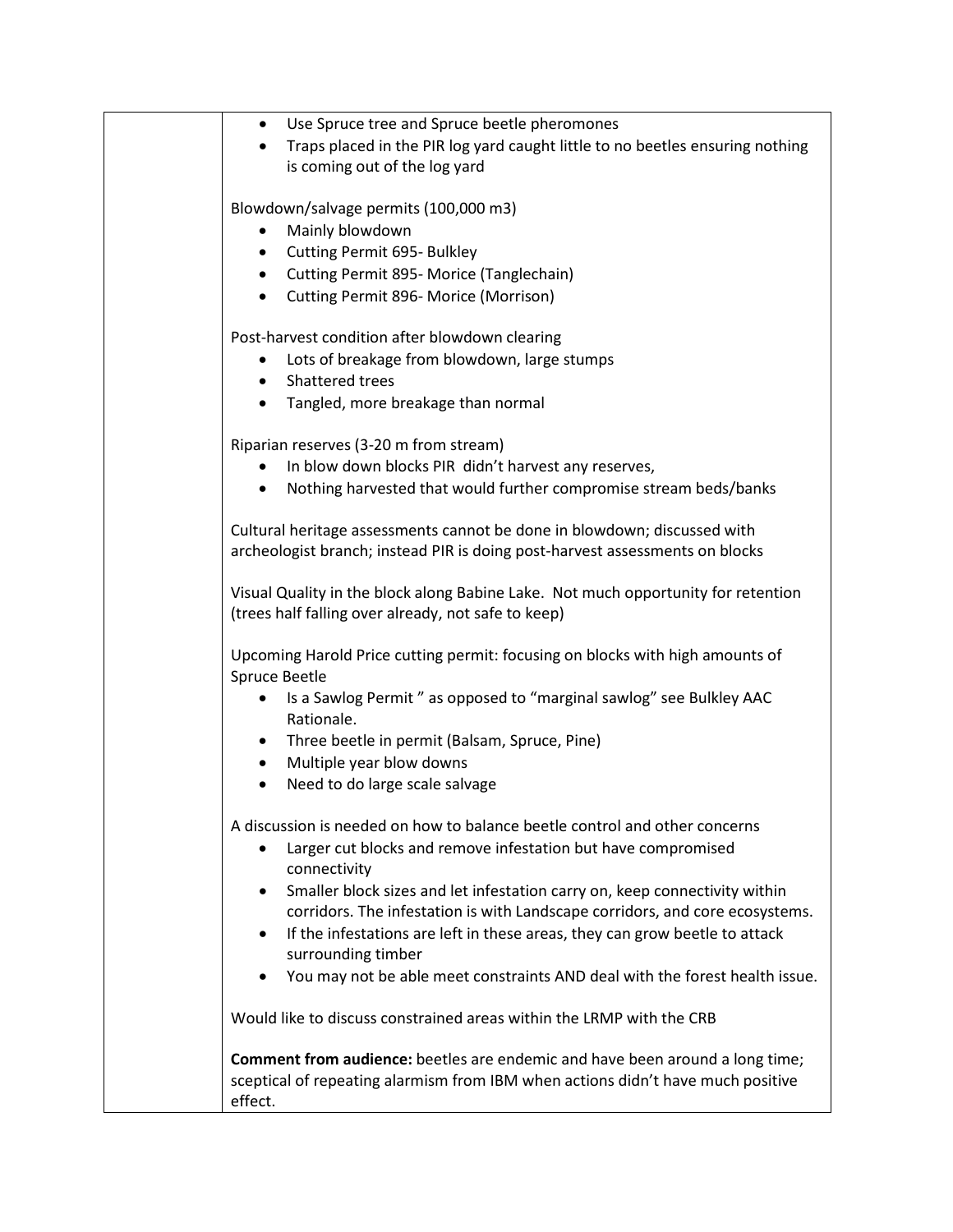|                                       | Reply: An epidemic of IBM did hit the area and Spruce Bark Beetle is moving beyond<br>endemic to epidemic.                                                                                                                                                                                                                                                                                                                                                                                                                              |
|---------------------------------------|-----------------------------------------------------------------------------------------------------------------------------------------------------------------------------------------------------------------------------------------------------------------------------------------------------------------------------------------------------------------------------------------------------------------------------------------------------------------------------------------------------------------------------------------|
|                                       | Audience Comment: In the North Thompson similar trap programs were use for<br>Douglas Fir Bark Beetle, Spruce Beetle is something that can be controlled better<br>than IBM e.g. trap trees                                                                                                                                                                                                                                                                                                                                             |
|                                       | The intent of this presentation today is to raise awareness of the Spruce Bark Beetle<br>situation, present what has been done to date and discuss what should be done<br>going forward. PIR is currently working within existing guidelines associated with<br>our FSP and we are now at a point where we need to start considering what to do<br>about the infestation in the core ecosystems and Landscape Corridors, to get ahead<br>of it, and have timely discussions.                                                            |
|                                       | Question: Do you want the CRB to comment on something specific or philosophical?<br>Reply: We need to assess the instances of infestation to get something solid to put<br>on the table to show what we are dealing with and figure out how we want to deal<br>with it. We are here as early as we can to ask for feedback on the LRMP and how to<br>manage the situation. We don't know what the outcome will be. Our feeling is that<br>we didn't engage the CRB early enough in the process with IBM and want to start<br>early now. |
|                                       | PIR Comment: Looking for a general assessment to come from the ministry first. PIR<br>is happy to help the board and ministry to come up with a plan.                                                                                                                                                                                                                                                                                                                                                                                   |
|                                       | Board Discussion: Should we create a subcommittee to discuss this situation or keep<br>the topic for the whole CRB? As it is a big topic, it would be good to have all the<br>interests of the board. Since this is a topic that needs attention now and the board<br>only meets once a month, it might take too long to make decisions.                                                                                                                                                                                                |
|                                       | Action: Decide through email about the formation of a subcommittee. Ron has<br>volunteered to chair.                                                                                                                                                                                                                                                                                                                                                                                                                                    |
| Presentation<br>by Carl<br>Vandermark | Canfor does not have cutting rights or tenure within the Bulkley TSA, come to<br>represent Lowell Johnson, which holds licenses for Moricetown Band.                                                                                                                                                                                                                                                                                                                                                                                    |
| and Greg<br>Yeomans<br>(CanFor)       | An invitation to the new Moricetown chief was extended, but he could not make it<br>today.                                                                                                                                                                                                                                                                                                                                                                                                                                              |
|                                       | CanFor's relationship with the Moricetown Band goes back to the early 90s.<br>Fingerjoint facility in Moricetown, now entirely owned by Moricetown band.<br>٠<br>Kyah Wood Resources, 50% Moricetown band, 50% family. Logs go to<br>sawmill in Houston                                                                                                                                                                                                                                                                                 |
|                                       | HPLP, major pellet facility in Houston, primarily go to Europe and Japan<br>$\bullet$                                                                                                                                                                                                                                                                                                                                                                                                                                                   |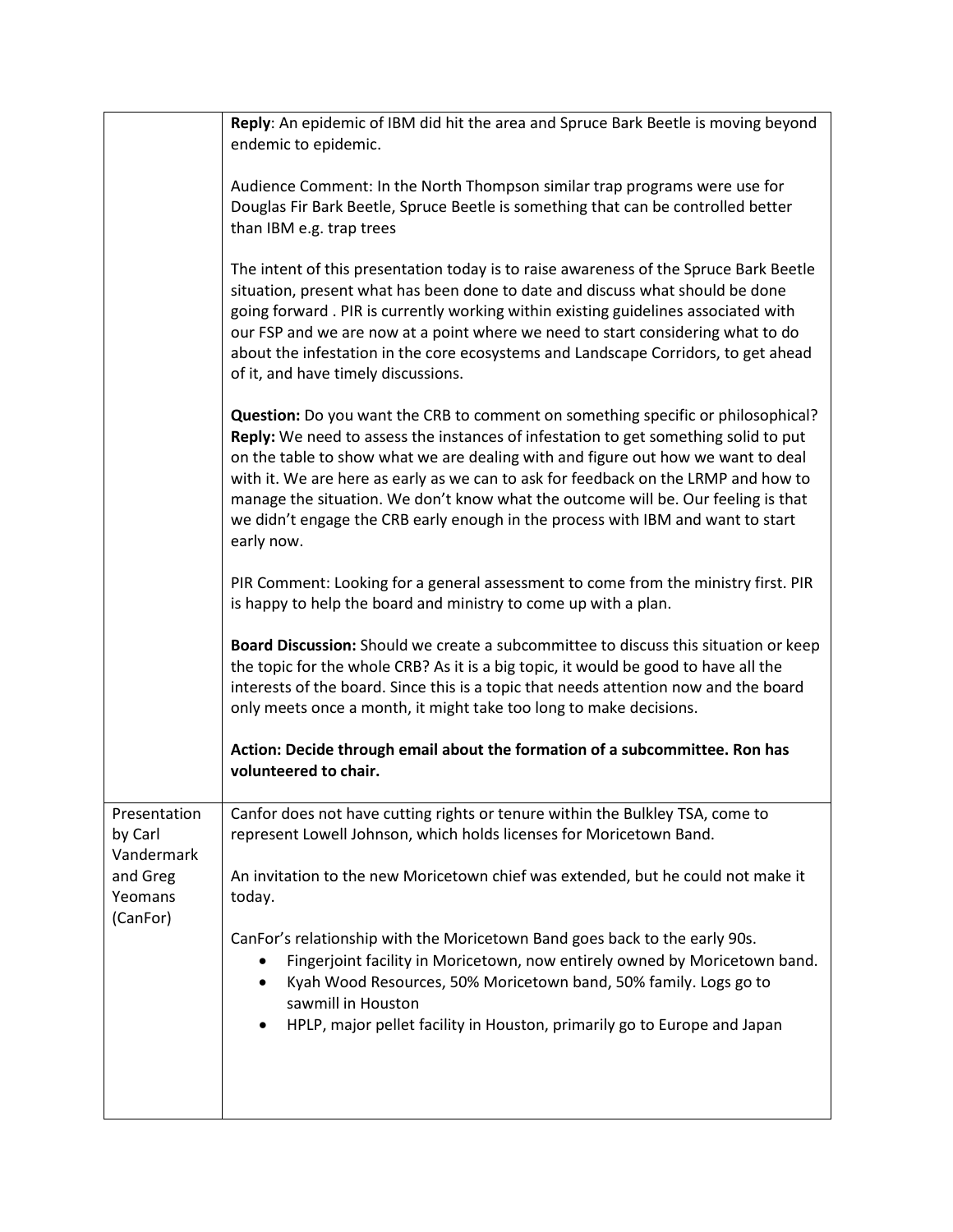| <b>Telkwa High Road</b>                                                                                                                                                                                                                  |
|------------------------------------------------------------------------------------------------------------------------------------------------------------------------------------------------------------------------------------------|
| Constrained to Meed Creek (off the 'nine thousand road')<br>Existing non replaceable forest licence overlapped with their license so this needed<br>to be dealt with first. The roads are very steep which caused further delays, losing |
| two years overall.                                                                                                                                                                                                                       |
| This will affect the Telkwa High Road. Faced with situation with taking more than 50<br>thousand/haul this year and again next year.                                                                                                     |
| Concerns about volume coming over road<br>Safety (bus route, residents) is the biggest concern<br>$\bullet$                                                                                                                              |
| What direction volume will flow                                                                                                                                                                                                          |
| Not going to be able to keep within 50 thousand as the licence is due to end in the<br>spring. Have a three prong strategy:                                                                                                              |
| Checking on speeds, adhering to correct speed<br>Being aware of bus schedules and avoiding interaction<br>$\bullet$                                                                                                                      |
| Limiting the number of loads to less than 24/day<br>$\bullet$                                                                                                                                                                            |
| Route of haul: North to Moricetown and not South (which was a concern).<br>How long will this continue? Currently having discussions about operating area right<br>now and extending the license.                                        |
| <b>Comment from the public:</b> There are concerns about visual quality and impact to<br>the LRMP.                                                                                                                                       |
| Reply: Modelling shows area can be seen from Harvey Mountain and Bulkley Valley,<br>which could be a potential problem. We are not contemplating violating anything<br>and will model additional volume.                                 |
| <b>Question:</b> With focal activity in the basin, are there any studies on maintaining the<br>watershed?                                                                                                                                |
| Reply: The special management zone has a limit of 40 hectares/year and the<br>objective is to address watershed concerns. There is a 20 m reserve around Riparian<br>areas.                                                              |
| <b>Comment from the public:</b> There was a planning process that directly involved the<br>CRB in late 90s/00's and led to guidelines. Could be useful to presenters to be<br>consistent.                                                |
| Question: Will the logging impact the recreational values in that area in the winter?<br>Answer: Will not be working in the winter as the road is too steep, so there will be<br>no conflict.                                            |
| Comment from the public: People have seen logging trucks going by while the bus is<br>running on the Telkwa High Road.                                                                                                                   |

**Reply:** That should not be happening and we will look into it.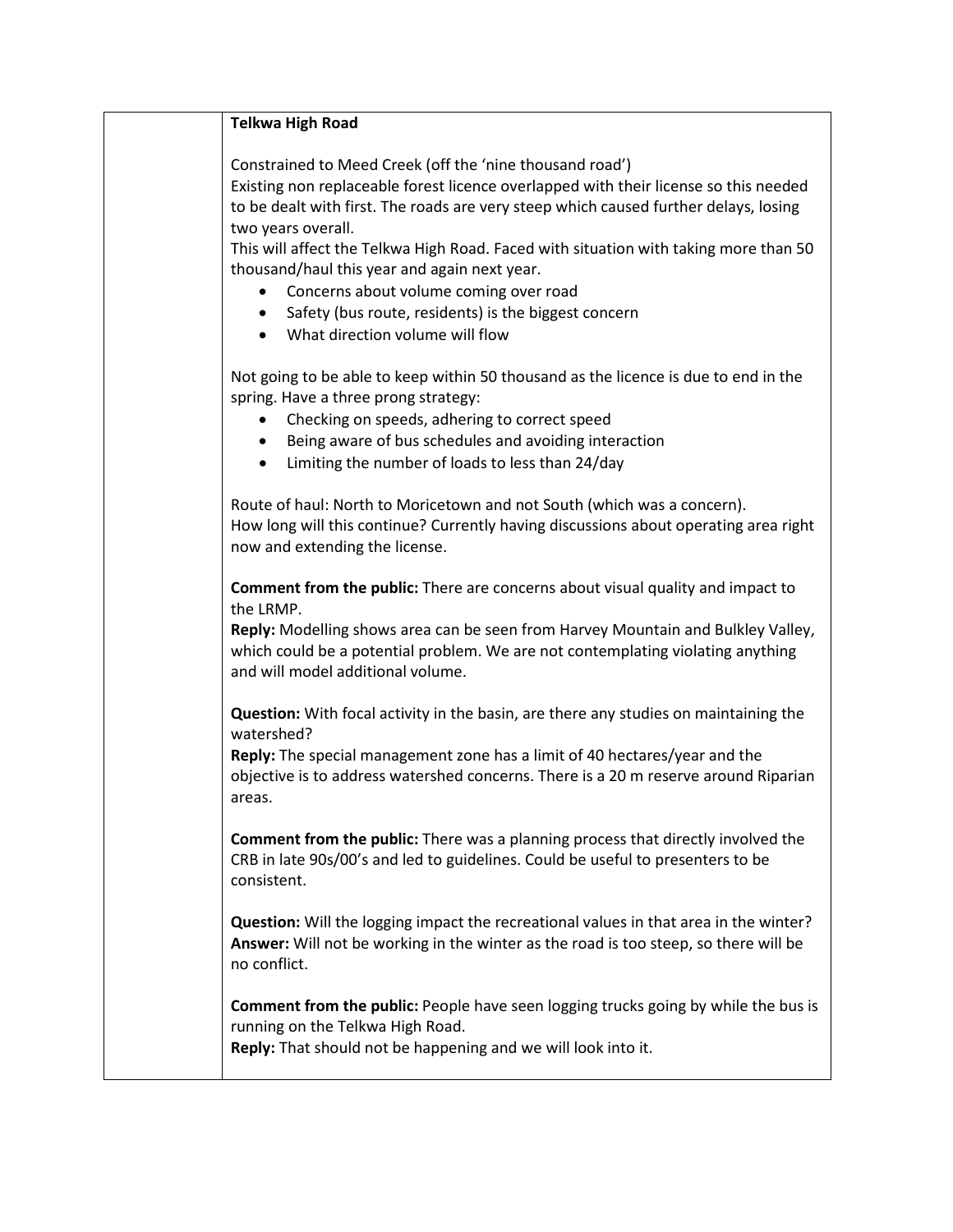| Update on                                       | <b>NewPro Permit</b>                                                                                                                                                                                                                                                                                                                                                                                                                                                                                                                                                                                                                                                    |
|-------------------------------------------------|-------------------------------------------------------------------------------------------------------------------------------------------------------------------------------------------------------------------------------------------------------------------------------------------------------------------------------------------------------------------------------------------------------------------------------------------------------------------------------------------------------------------------------------------------------------------------------------------------------------------------------------------------------------------------|
| NewPro by                                       |                                                                                                                                                                                                                                                                                                                                                                                                                                                                                                                                                                                                                                                                         |
| Christophe                                      | Permit reflects what Newpro presented to the board previously<br>There will be significantly lower emissions than before; however, a letter was sent to<br>the Ministry highlighting issues with the permit<br>Permit allows certain amount of emissions, but no one knows the actual<br>٠<br>amounts coming out (no regular monitoring),<br>Regulators visit every three months, but these are announced in advance so<br>$\bullet$<br>likely do not represent real values<br>Permits make people feel good, but don't have much effect<br>$\bullet$<br>People would rather have continuous monitoring available, but this has been<br>$\bullet$<br>completely ignored |
|                                                 | We do have ambient air monitoring and know air quality (especially particulate<br>matter) is very poor in the Bulkley Valley, but we cannot tell what the sources are.<br>Particulate matter causes health problems.                                                                                                                                                                                                                                                                                                                                                                                                                                                    |
|                                                 | Since Newpro shut down, we saw an improvement in air quality. The Ministry has<br>solid information on what health effects emissions cause.                                                                                                                                                                                                                                                                                                                                                                                                                                                                                                                             |
|                                                 | Questions: Where are policy efforts best spent? Should the CRB review the letter<br>that was sent to the Ministry? Is there anything you would like the CRB to do<br>further? What is the role of the board on commenting on the permit?                                                                                                                                                                                                                                                                                                                                                                                                                                |
|                                                 | The board deals with the TSA (not private land) and we don't have air quality in our<br>mandate, although we do have a say in the source material they are using.                                                                                                                                                                                                                                                                                                                                                                                                                                                                                                       |
|                                                 | There have been many discussions on why air was left out of the mandate in the<br>past. We could repeat the discussion on the mandate as air quality affects the values<br>of what we are here for a great deal. The board should keep asking and facilitating<br>these questions. The CRB reflects public opinion so policy makers know what the<br>issues are. Air quality is going to become a bigger issue. The CRB is a forum for<br>getting this issue out; we are not looking to gain more power to the board, just more<br>involvement. However, there are other organizations that have air quality in their<br>mandate.                                       |
|                                                 | Action: Set up a meeting in the winter with 2-3 presentations on air quality.                                                                                                                                                                                                                                                                                                                                                                                                                                                                                                                                                                                           |
| Administrativ<br>e and funding<br>update by Ron | Received a Wetzinkwa grant for \$1700 exclusively for public liason (trade shows, fall<br>fair, farmers market etc.)                                                                                                                                                                                                                                                                                                                                                                                                                                                                                                                                                    |
|                                                 | Received MOF funding of \$5000                                                                                                                                                                                                                                                                                                                                                                                                                                                                                                                                                                                                                                          |
|                                                 | Operating funds can be included, but the bulk of the funding is for the Telkwa                                                                                                                                                                                                                                                                                                                                                                                                                                                                                                                                                                                          |
|                                                 | Caribou project (planted caribou; 24+ numbers in fly over) and winter access<br>management in Telkwa.                                                                                                                                                                                                                                                                                                                                                                                                                                                                                                                                                                   |
|                                                 | This management area has a big chunk of timber allocated in the wildlife                                                                                                                                                                                                                                                                                                                                                                                                                                                                                                                                                                                                |